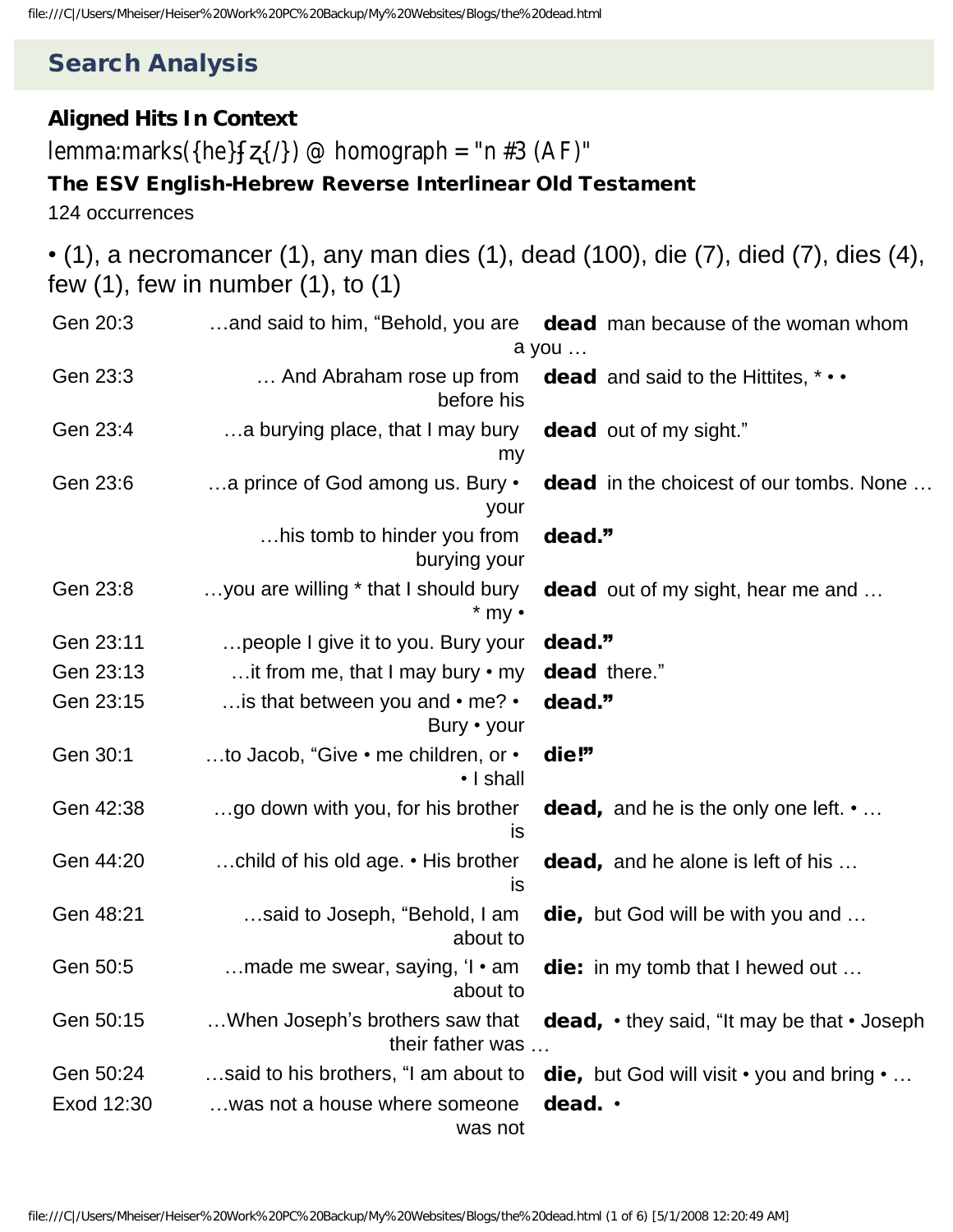| Exod 12:33 | haste. For they said, "We shall all<br>dead."<br>be                                                      |
|------------|----------------------------------------------------------------------------------------------------------|
| Exod 14:30 | dead on the seashore.<br>of the Egyptians, and Israel saw •<br>the Egyptians                             |
| Exod 21:34 | shall give money to its owner, and dead beast shall be his. *<br>the                                     |
| Exod 21:35 | live ox and share $\cdot$ its price, and $\cdot$ dead beast also they shall share.<br>the                |
| Exod 21:36 | he shall repay ox for $\cdot$ ox, and the dead beast shall be his. $\cdot$                               |
| Lev 21:11  | • He shall not go in to any dead bodies nor make himself unclean,<br>even for                            |
| Num 6:6    | the Lord he shall not go near a dead body.                                                               |
| Num 6:9    | "And if any man dies * very suddenly * beside<br>him and he defiles                                      |
| Num 12:12  | Let her not $\cdot$ be as one dead, whose $\cdot \cdot$ flesh is half eaten away<br>when $\dots$         |
| Num 16:48  | And he stood between the dead and • the living, and the plague was                                       |
| Num 16:49  | • Now those who died in the plague were, 14,700 besides<br>those                                         |
|            | in the plague were, $14,700$ died in the affair of Korah.<br>besides those who                           |
| Num 19:11  | "Whoever touches $\cdot$ the dead body of any person $\cdot$ $\cdot$ shall be<br>unclean                 |
| Num 19:13  | Whoever touches $\cdot$ a dead person, $\cdot$ the body $\cdot$ of anyone who<br>has $\dots$             |
| Num 19:16  | who was killed with a sword or $\cdot$ died naturally, or touches $\cdot$ a human bone<br>who or $\dots$ |
| Num 19:18  | touched $\cdot$ the bone, or $\cdot$ the slain dead or $\cdot$ the grave.<br>$or \cdot the$              |
| Num 25:9   | Nevertheless, those who died by the plague were twenty-four<br>thousand.                                 |
| Deut 14:1  | dead.<br>make any baldness on your<br>foreheads * for the                                                |
| Deut 17:6  | or of three witnesses the one who to die shall be put to death; a<br>is                                  |
| Deut 18:11 | charmer or a medium or a wizard<br>a necromancer, *<br>or                                                |
| Deut 25:5  | and has * no son, the wife of the dead man shall not be married outside the                              |
| Deut 25:6  | bears shall succeed to the name<br><b>dead</b> brother, that his name may not be<br>of his               |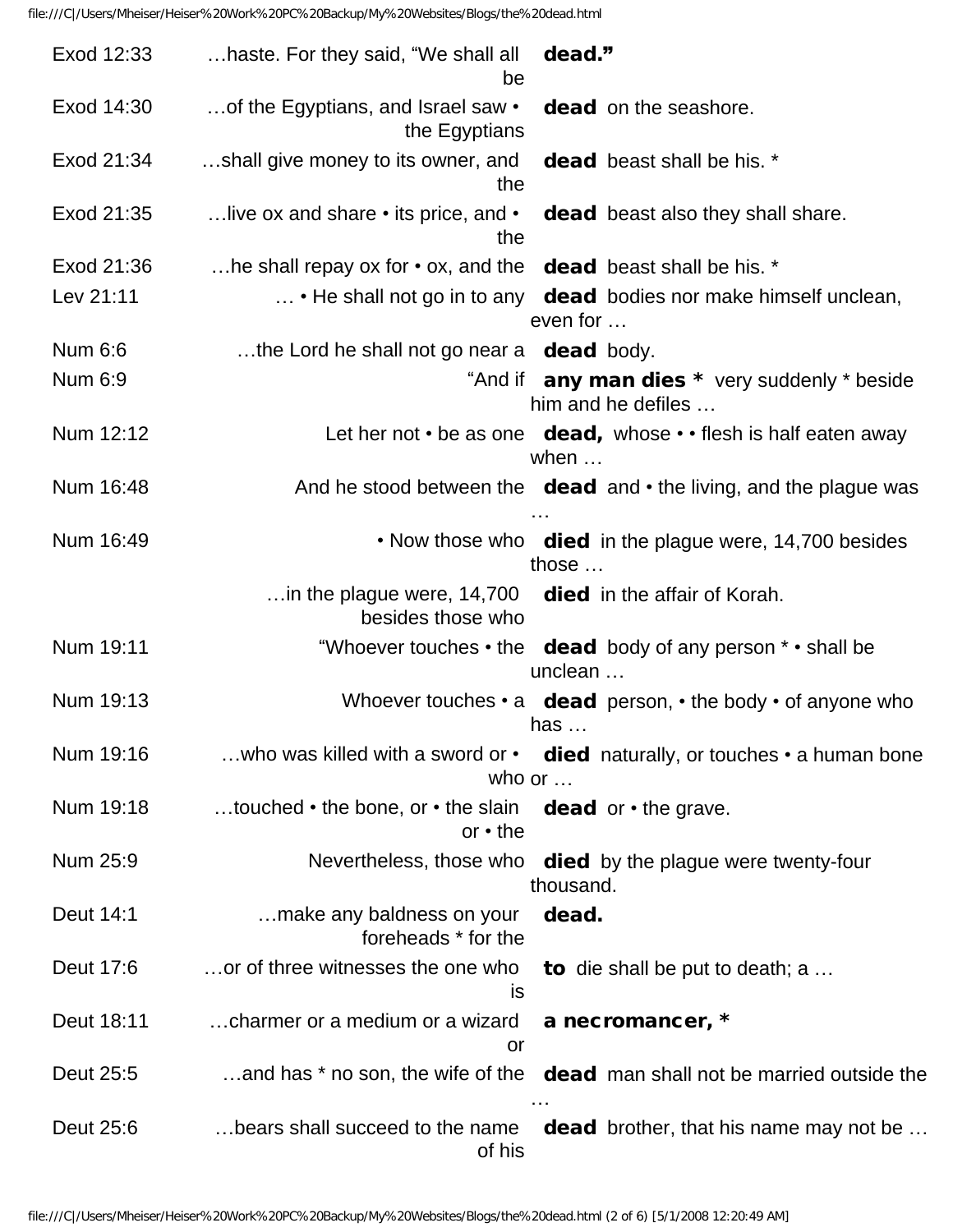| Deut 26:5        | he went down into Egypt and few in number, and there he became $\cdot$ a<br>sojourned there, •                      |
|------------------|---------------------------------------------------------------------------------------------------------------------|
| Deut 26:14       | unclean, or offered any of it to the dead. I have obeyed • the voice of the                                         |
| Deut 28:62       | the stars of heaven, you shall be<br>few in number, * because you did not<br>left obey • the voice                  |
| <b>Josh 1:2</b>  | "Moses my servant is <b>dead.</b> Now therefore arise, go over $\cdot$ this<br>$\cdot$ Jordan, $\dots$              |
| <b>Judg 3:25</b> | and opened them, and $\cdot$ there lay<br>dead on the floor.<br>their lord                                          |
| Judg $4:1$       | in the sight of the Lord after Ehud<br>died.                                                                        |
| <b>Judg 4:22</b> | in to $\cdot$ her tent, and there lay<br><b>dead,</b> with the tent peg in his temple.<br><b>Sisera</b>             |
| Judg 16:30       | the people who were in it. So the<br><b>dead</b> whom he killed at his death were                                   |
| <b>Ruth 1:8</b>  | with you, as $\cdot$ you have dealt with<br><b>dead</b> and with me.<br>the                                         |
| <b>Ruth 2:20</b> | kindness • has not forsaken • the<br>dead!" Naomi also said to her, "The man<br>living or $\cdot$ the $\dots$       |
| <b>Ruth 4:5</b>  | acquire $\cdot \cdot$ Ruth the Moabite, the<br><b>dead,</b> in order to perpetuate the name of<br>widow of the      |
|                  | in order to perpetuate the name of dead in his inheritance."<br>the                                                 |
| <b>Ruth 4:10</b> | my wife, to perpetuate the name<br><b>dead</b> in his inheritance, that the name of<br>of the $\dots$               |
|                  | in his inheritance, that the name<br><b>dead</b> $\cdot$ may not be cut off from among<br>of the                    |
| 1 Sam 4:19       | and that her father-in-law and her<br>dead, • she bowed and gave birth, for her<br>husband were                     |
| 1 Sam 17:51      | When the Philistines saw that<br>$dead, \cdot$ they fled.<br>their champion was                                     |
| 1 Sam 24:14      | out? After whom do you pursue?<br><b>dead</b> dog! After a flea!<br>After a                                         |
| 1 Sam 28:3       | Now Samuel had<br><b>died, and all Israel had mourned for him</b>                                                   |
| 1 Sam 31:5       | And when his armor-bearer saw<br><b>dead,</b> $\cdot$ he also fell upon his sword and<br>that Saul was              |
| 2 Sam 1:5        | know that Saul and his son<br>dead?"<br>Jonathan are                                                                |
| 2 Sam 2:7        | and be valiant, * for Saul your lord<br><b>dead, and <math>\cdot</math></b> the house of Judah has<br>is anointed • |
| 2 Sam 4:1        | When Ish-bosheth, Saul's son, died at Hebron, • his courage failed, and<br>heard that Abner had all                 |
| 2 Sam 4:10       | when one told $\cdot$ me, $\cdot \cdot$ 'Behold, dead,' and thought he was bringing good<br>Saul is news, * •       |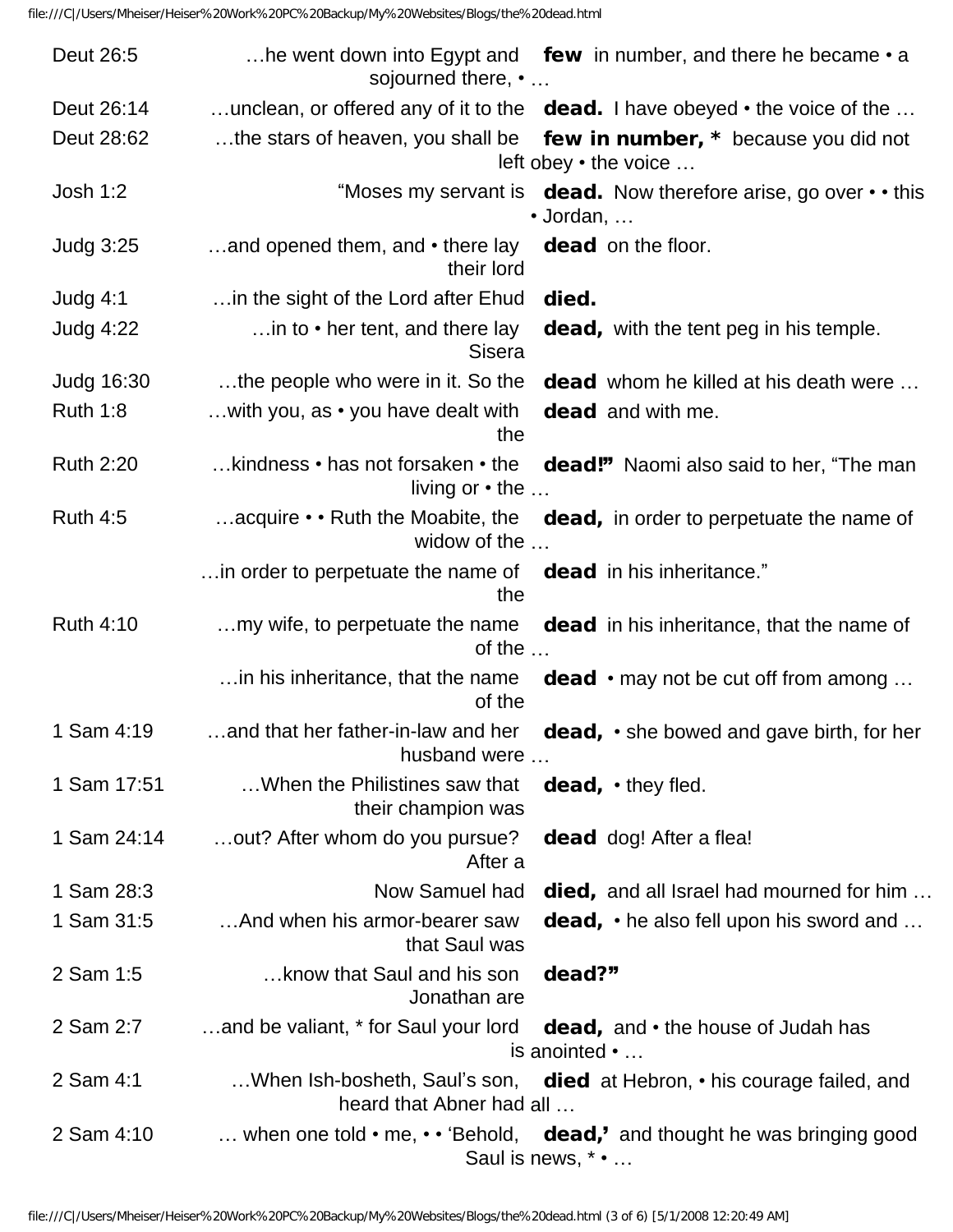| 2 Sam 9:8    | servant, that you should show<br><b>dead</b> $\cdot$ dog $\cdot$ such as 1?"<br>regard for $a \cdot$                       |
|--------------|----------------------------------------------------------------------------------------------------------------------------|
| 2 Sam 11:21  | shall say, 'Your servant Uriah the<br>dead also."<br>Hittite is                                                            |
| 2 Sam 11:24  | dead, and your servant Uriah the<br>dead also."<br>Hittite is                                                              |
| 2 Sam 11:26  | of Uriah heard that Uriah her<br>dead, • she lamented over her husband.<br>husband was                                     |
| 2 Sam 12:18  | afraid to tell • him that the child<br><b>dead,</b> for they said, "Behold, while the<br>was child                         |
|              | can we say to him the child is $\,$ dead? $\cdot$ He may do himself some harm."                                            |
| 2 Sam 12:19  | whispering together, • David<br><b>dead.</b> And David said to his servants, "Is<br>understood that the child was          |
|              | David said to his servants, "Is the<br>dead" • ? They said, "He is dead."<br>child                                         |
|              | Is the child dead" $\cdot$ ? They said,<br>dead."<br>"He is                                                                |
| 2 Sam 12:23  | But now he is<br>dead. Why • should I fast? Can I • bring                                                                  |
| 2 Sam 13:32  | men the $\cdot$ king's sons, for Amnon<br>dead. For by the command of Absalom<br>alone $\cdot$ is this $\dots$             |
| 2 Sam 13:33  | king's sons are dead, for Amnon<br>dead."<br>alone $\cdot$ is                                                              |
| 2 Sam 13:39  | he was comforted about Amnon,<br>dead.<br>since he was                                                                     |
| 2 Sam 14:2   | who has been mourning • many<br>dead.<br>days for the                                                                      |
| 2 Sam 16:9   | Zeruiah said to the king, "Why<br>dead · dog curse · my lord the king? Let<br>should • this •                              |
| 2 Sam 19:6   | Absalom were alive and all of us<br>dead today, • then you would be pleased.<br>were *                                     |
| 2 Sam 19:10  | But Absalom, whom we anointed<br>dead in • battle. Now therefore why do<br>over us, is you                                 |
| 1 Kings 3:20 | laid him at her breast, and laid •<br><b>dead</b> son at my breast.<br>her $\cdot$                                         |
| 1 Kings 3:21 | morning to nurse • my child, •<br>dead. But when I looked at him closely<br>behold, he was                                 |
| 1 Kings 3:22 | No, $\cdot$ the living child is mine, $\cdot$ and<br>dead child is yours." • The first • said, "No,<br>the $\cdot$         |
|              | child is yours." $\cdot$ The first $\cdot$ said,<br><b>dead</b> child is yours, • and the living child<br>"No, $\cdot$ the |
| 1 Kings 3:23 | son that is • alive, and your son is<br>dead'; and the other says, 'No; but your                                           |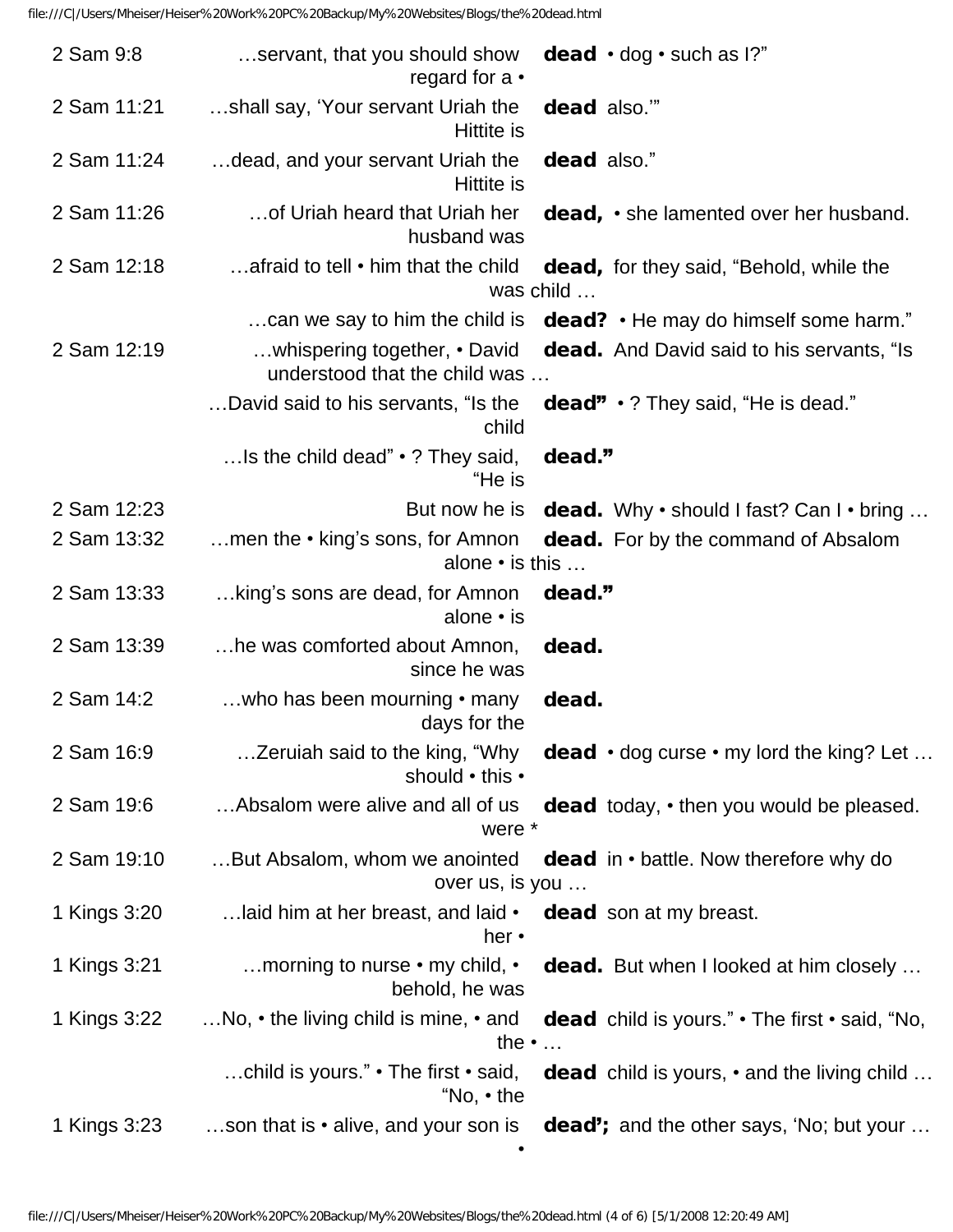|               | the other says, 'No; but your son dead, and my son is the living one."<br>is •                                                |
|---------------|-------------------------------------------------------------------------------------------------------------------------------|
| 1 Kings 11:21 | that Joab the commander of the<br><b>dead, • Hadad said to Pharaoh, "Let me</b><br>army was depart,                           |
| 1 Kings 16:4  | Anyone belonging to Baasha who dies in the city the dogs shall eat,                                                           |
|               | dogs shall eat, and anyone of his<br><b>dies</b> in the field the birds of the<br>who                                         |
| 1 Kings 21:15 | for money, for Naboth is not alive,<br>dead."<br>but                                                                          |
| 1 Kings 21:16 | as soon as Ahab heard that<br><b>dead, •</b> Ahab arose to go down to the<br>Naboth was                                       |
| 1 Kings 21:24 | Anyone belonging to Ahab who<br><b>dies</b> in the city the dogs shall eat,                                                   |
|               | dogs shall eat, and anyone of his<br><b>dies</b> in the open country the birds of<br>who                                      |
| 2 Kings 4:1   | cried to Elisha, "Your servant my dead, and you know that your servant<br>husband is feared •                                 |
| 2 Kings 4:32  | into the house, $\cdot$ he saw $*$ the dead on his bed.<br>child lying                                                        |
| 2 Kings 8:5   | telling $\cdot$ the king $\cdot$ how Elisha had dead to life, $\cdot$ behold, the woman whose $\cdot$<br>restored • the • son |
| 2 Kings 11:1  | mother of Ahaziah saw that her $dead, \cdot she$ arose and destroyed $\cdot$ all the $\cdot$<br>son was royal                 |
| 2 Kings 19:35 | early in the morning, • behold, dead bodies.<br>these were all                                                                |
| 2 Kings 20:1  | Set your house in order, for you<br>die; • you shall not recover."<br>shall                                                   |
| 2 Kings 23:30 | And his servants carried him dead in a chariot from Megiddo and<br>brought                                                    |
| 2 Chron 22:10 | mother of Ahaziah saw that her dead, $\cdot$ she arose and destroyed $\cdot$ all the $\cdot$<br>son was royal                 |
| Ps 31:12      | I have been forgotten like one $\det$ : $\cdot$ I have become like a broken<br>who is vessel.                                 |
| Ps 88:5       | like one set loose among the $\,$ dead, like the slain that lie in the                                                        |
| Ps 88:10      | Do you work wonders for the dead ? Do the departed rise up to praise                                                          |
| Ps 106:28     | of Peor, and ate sacrifices offered<br>dead;<br>to the                                                                        |
| Ps 115:17     | The<br><b>dead</b> do not praise the Lord, nor do                                                                             |
| Ps 143:3      | made me sit in darkness like<br>dead.<br>those long                                                                           |
| Eccles 4:2    | And I thought $\cdot$ the dead who are already dead more<br>fortunate than                                                    |